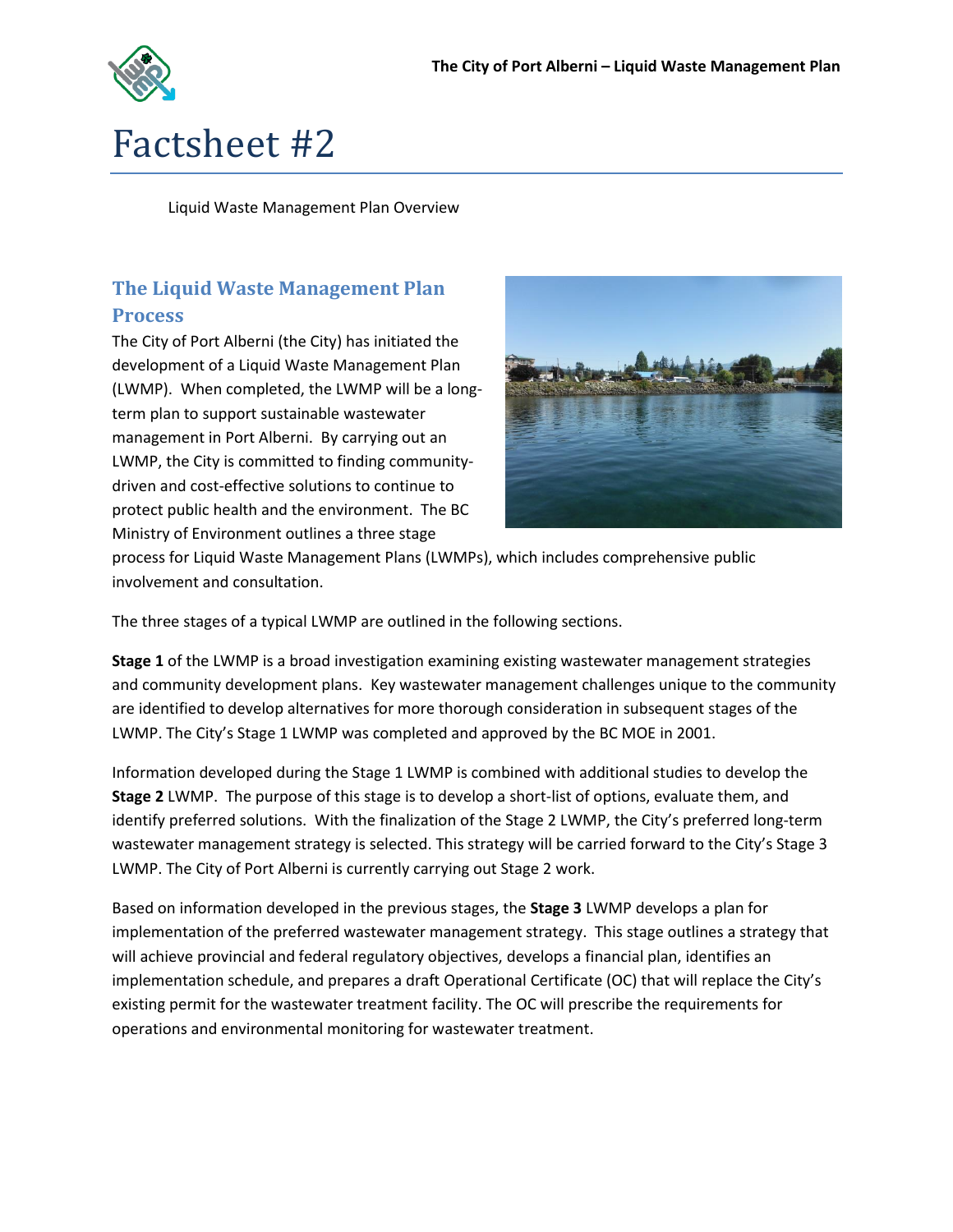

# **Provincial and Federal Laws Require Secondary Wastewater Treatment or Better**

Municipal wastewater treatment in BC is governed by the provincial Municipal Wastewater Regulation (MWR) and federal Wastewater Systems Effluent Regulations (WSER). These regulations inform LWMP development and include mandatory effluent quality standards that can be achieved through secondary wastewater treatment or better, particularly for facilities that discharge effluent to surface water such as lakes, rivers, or marine environment. These laws also include requirements for monitoring, recordkeeping, reporting and toxicity testing during operation of the wastewater treatment facility.



# **Why is the Public Being Consulted on the Stage 2 LWMP?**

The consultation process is important because an approved LWMP allows a local government to borrow money without going to referendum. Because public consultation and First Nations engagement are key components of the procedure, a LWMP encourages members of the community to be involved with the decision-making process and develop local wastewater management solutions.

## **Key Elements of the LWMP**

Six issues make up the core elements of the City's LWMP and provide the tools to implement the plan. Each of these elements is described briefly in the sections below.

## **Source Control**

Source control includes practices that protect sewer and wastewater treatment infrastructure, the public, and the environment from discharges that may pose risks to safety and proper operation of these systems. Source control practices often include laws and public education. The City already has a bylaw in place. To further improve source control practices, the City is proposing to update the existing sewer use bylaw to better align with anticipated community make-up and development.

## **Effluent Integration**

Effluent integration describes the process of returning treated wastewater (effluent) to the environment. The City's current effluent integration approach no longer meets BC Ministry of Environment requirements. As part of the upgrades to the City's wastewater treatment facility, the City is proposing a new discharge to Port Alberni inlet. This proposed new discharge includes a weighted outfall pipe with a diffuser resting on the sea floor in the Port Alberni Inlet. An Environmental Impact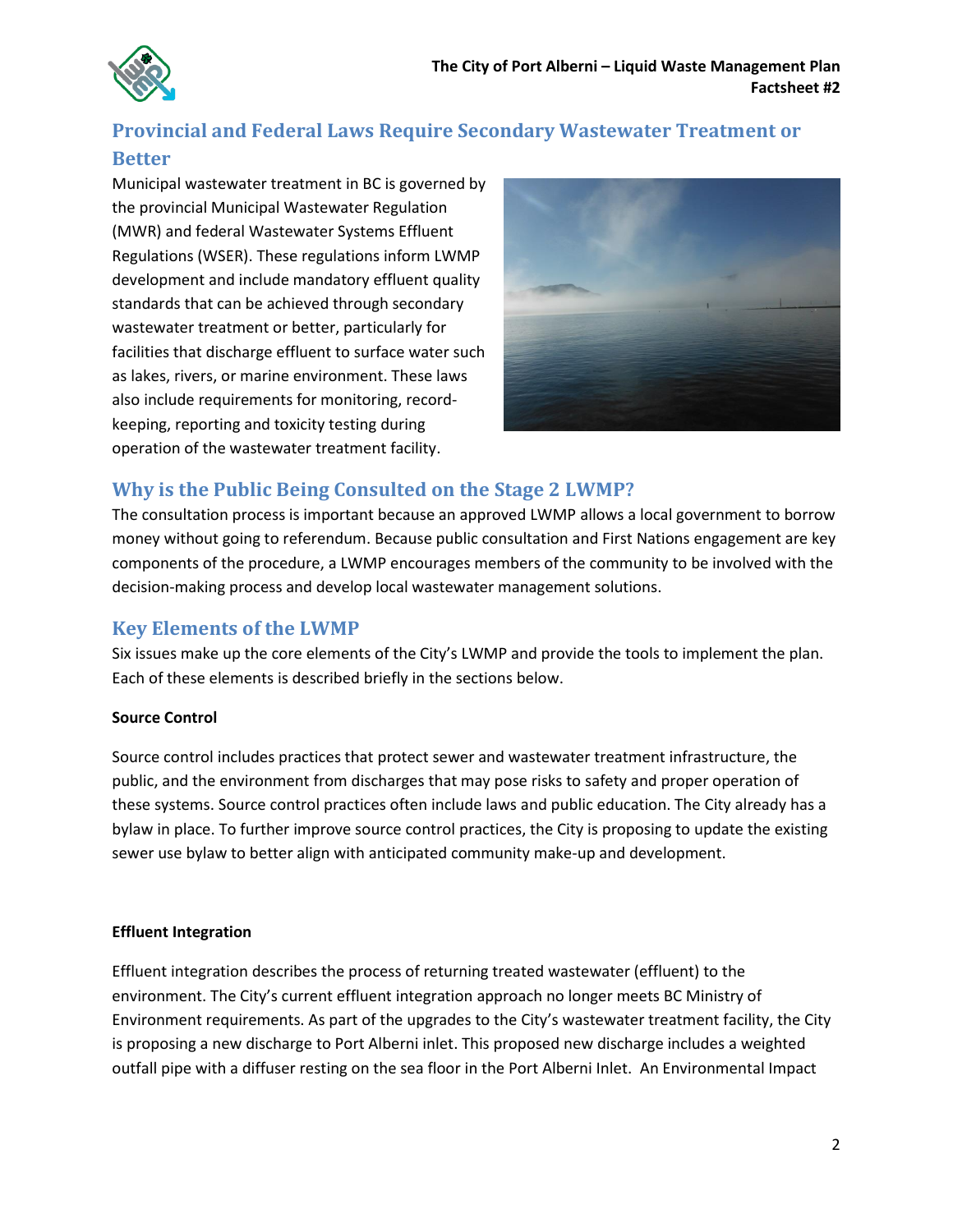

Study is being carried out by the City and their consultants to support the design and implementation of this new marine discharge.

#### **Wastewater Treatment**

The City's existing wastewater treatment system includes an earthen lagoon system with an aeration system that provides oxygen to the microorganisms in the lagoon. As part of the upgrades to the City's wastewater treatment system, the City is proposing to upgrade the infrastructure of the former Catalyst Paper lagoon system. These upgrades could include cleaning out the lagoon, repairing berms, adding a new aeration system, and adding an effluent disinfection system. At this time, this wastewater treatment option is most feasible for the City compared to other options evaluated over the years.

## **Combined Sewer Overflows**

The City has both combined and separated sewers. During some rainfall events, extra water contributed to a combined sewer exceeds the sewer capacity. When this happens, wastewater and storm water are discharged to the environment without treatment – this is called a combined sewer overflow or CSO. The City currently has four CSOs within the collection and conveyance system. CSOs are no longer accepted industry practice and the BC Ministry of Environment's goal is to reduce and eliminate CSOs. As part of the LWMP, the City proposes to continue to twin sanitary and storm sewer systems to reduce and eventually eliminate CSO events.

#### **Sustainability and Resource Recovery**



Sustainability and resource recovery are important elements of a community's long-term wastewater management strategy. As part of the City's LWMP, the City proposes to continue to beneficially reuse solids periodically removed from the wastewater treatment system through composting activities. The City also proposes to reassess other feasible opportunities for wastewater resource recovery in the future. And, of course, the City will continue to reintegrate what is essentially "used water" back into the watershed from which it originated.